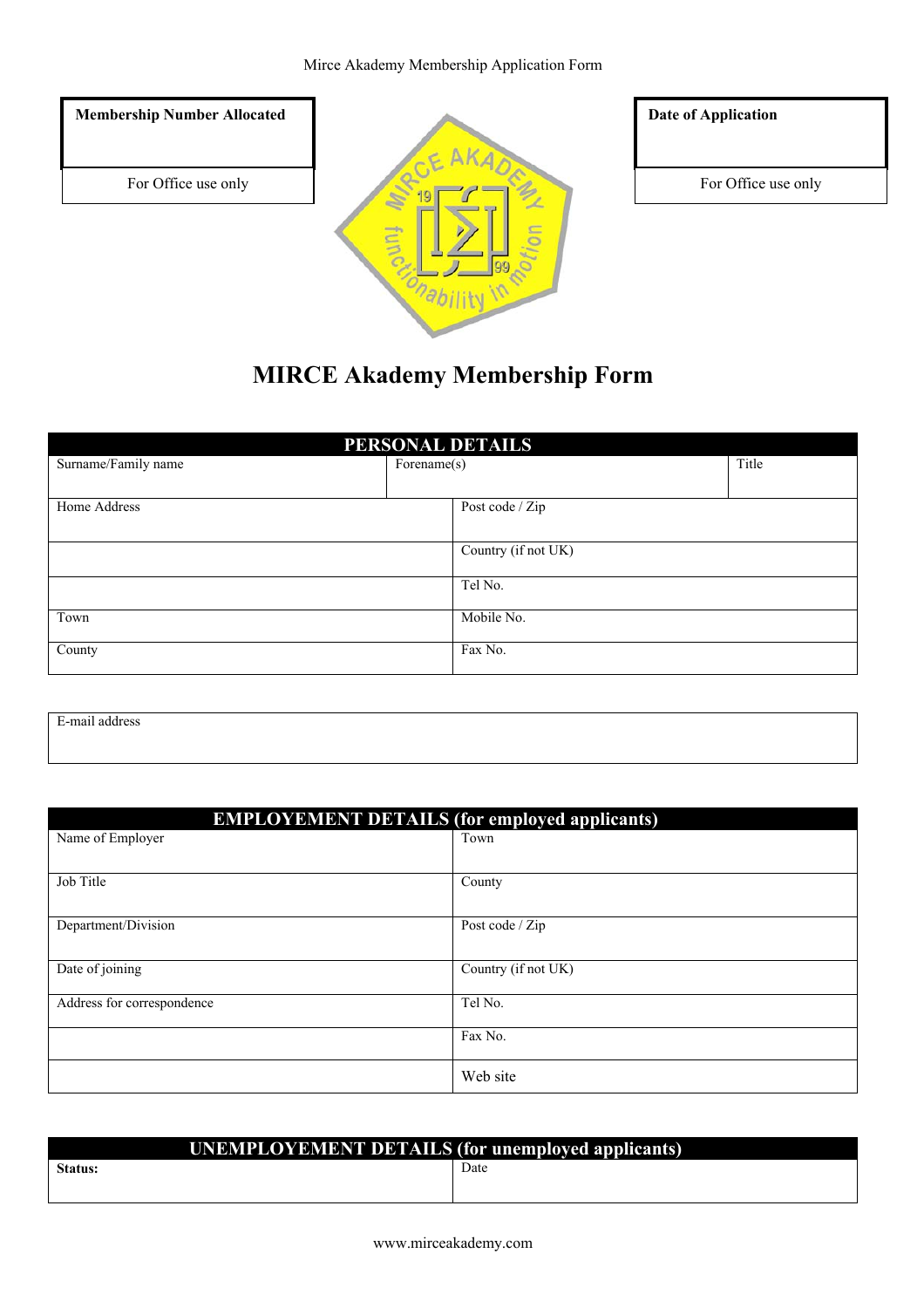#### **MEMBERS PERSONAL INFORMATION (Optional**)

Please indicate all of your interests relevant to the Akademy's activities

## **Research**

- Experimental Mirce Mechanics
- Theoretical Mirce Mechanics
- Computational Mirce Mechanics
- Applied Mirce Mechanics

#### **Education/Training**

- Experimental Mirce Mechanics
- Theoretical Mirce Mechanics
- Computational Mirce Mechanics
- Applied Mirce Mechanics

#### **Attending/Organising**

- Technical Visits
- Symposia / Congresses
- Seminars / Workshops
- Social Events
- Other \_\_\_\_\_\_\_\_\_\_\_\_\_\_\_\_\_\_\_\_\_\_\_

#### **Software Development**

- **Educational**
- **Professional**
- Other \_\_\_\_\_\_\_\_\_\_\_\_\_\_\_\_\_\_\_\_\_\_\_

#### **Publications to Purchase/Write**

- Monographs / Books
- □ Technical Papers
- □ Technical Manuals
- □ Case Studies
- Foreign Language Dictionaries

#### **Editing**

- Technical Reports
- Journal
- □ Conference Proceedings
- **In Monographs**
- $\Box$  Other

## **Library/Archive**

- **Personal visit**
- Web access

## **Special Interest**

Suggestions:

- □ Reliability
- Maintainability
- $\square$  Supportability
- System engineering
- □ Life Cycle Costing
- □ Life Cycle Engineering
- □ Human Factor Engineering
- System Modelling
- Logistics Support Process
- Operational Process
- Maintenance Process
- Failure Analysis
- □ Technical Publications
- Simulation Methods/Tools
- System Management
- \_\_\_\_\_\_\_\_\_\_\_\_\_\_\_\_\_\_\_\_\_\_\_\_\_\_\_
- $\Box$

# **Favourite (optional) :**

# $\Box$  colour:

- music:\_\_\_\_\_\_\_\_\_\_\_\_\_\_\_\_\_\_\_\_\_\_
	-
- film: \_\_\_\_\_\_\_\_\_\_\_\_\_\_\_\_\_\_\_\_\_\_\_
- sport: \_\_\_\_\_\_\_\_\_\_\_\_\_\_\_\_\_\_\_\_\_\_
- $\hfill \Box \quad \text{book:} \begin{tabular}{c} \textbf{1} & \textbf{1} & \textbf{2} & \textbf{3} & \textbf{5} \\ \hline \end{tabular}$
- art: \_\_\_\_\_\_\_\_\_\_\_\_\_\_\_\_\_\_\_\_\_\_\_\_
- food: \_\_\_\_\_\_\_\_\_\_\_\_\_\_\_\_\_\_\_\_\_\_
- $\Box$  number:
- $\Box$  city:
	-

## **Other Relevant Information**

**\_\_\_\_\_\_\_\_\_\_\_\_\_\_\_\_\_\_\_\_\_\_\_\_\_\_\_\_\_\_\_\_\_\_ \_\_\_\_\_\_\_\_\_\_\_\_\_\_\_\_\_\_\_\_\_\_\_\_\_\_\_\_\_\_\_\_\_\_**

 $\mathcal{L} = \{ \mathcal{L} \}$ **\_\_\_\_\_\_\_\_\_\_\_\_\_\_\_\_\_\_\_\_\_\_\_\_\_\_\_\_\_\_\_\_\_\_**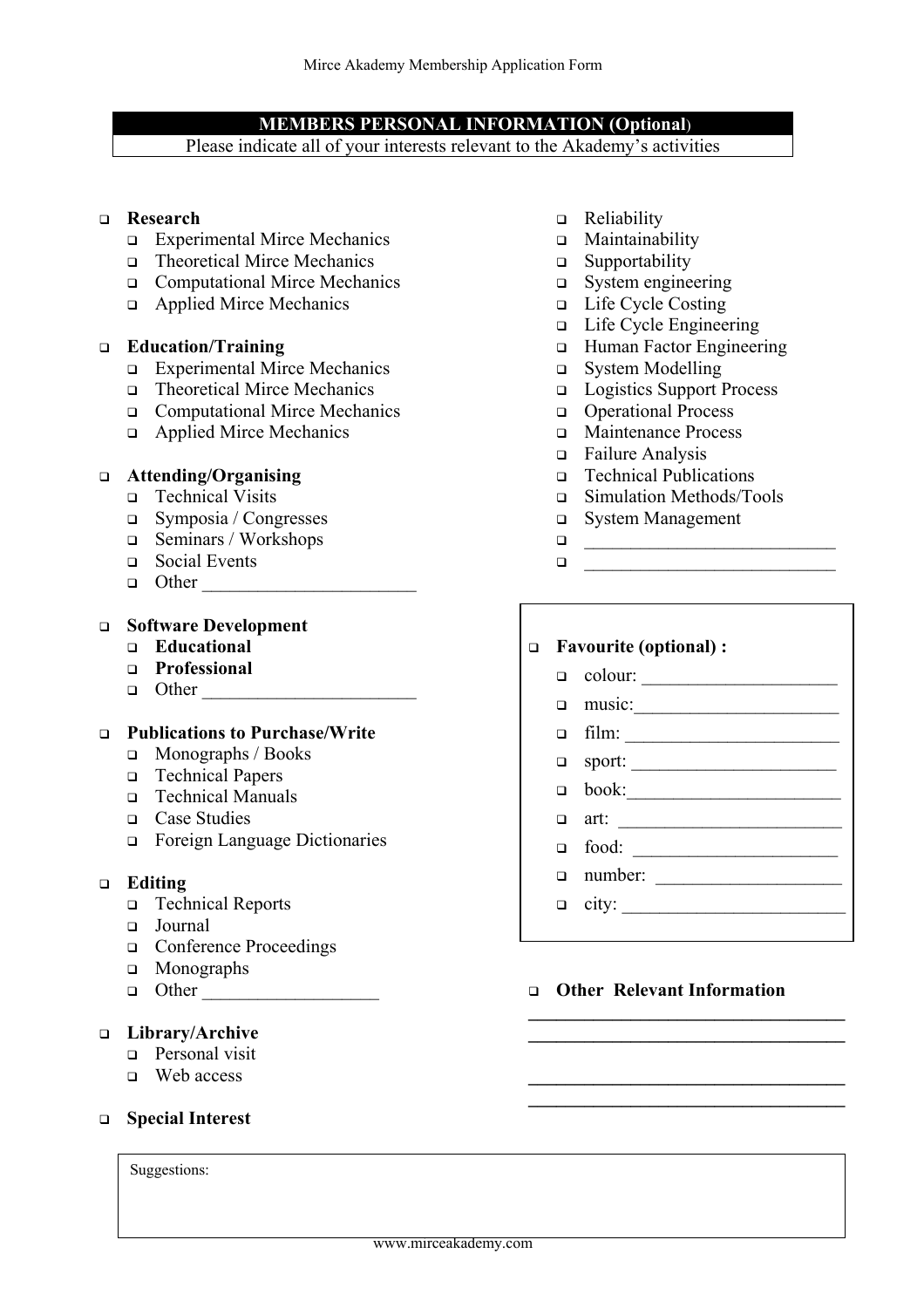#### **MEMBERSHIP PROTOCOL**

- 1 All individuals whose professionalism, experience, competence or interest attracts them to the work of the MIRCE Akademy are welcome to apply for the Membership of the Akademy.
- 2 The Membership Application Form is a biding document between the Member and the Akademy that defines mutual relationship, privileges and responsibilities.
- 3 The President of the Akademy shall inform the applicant in writing about the Membership of the MIRCE Akademy.
- 4 Member shall be issued membership card and number that is valid for life or to the termination of the membership
- 5 Member of the Akademy is entitled to use the full designation Member of the MIRCE Akademy or the appropriate abbreviation.
- 6 Apart from the Membership Fee no other financial liability shall be incurred or attributed to the parties in connection with the Membership unless otherwise agreed in a subsequent and separate arrangement
- 7 Member of the Akademy may withdraw from the Membership by writing to the President who will terminate the Membership without prejudice within 30 days of receiving notification.
- 8 The President may withdraw Membership, on behalf of the Akademy, without prejudice, by writing to the Member who will discontinue Membership privileges within 30 days of receiving the notification.
- 9 Member and the Akademy shall promote their association with honesty, respect and dignity.
- 10 Members must not fabricate, falsify or misrepresent data or results. They should strive to be objective, unbiased and truthful in all aspects of their interaction with the MIRCE Akademy.
- 11 Members must be honest when applying for scholarship or research support.
- 12 Members shall not recklessly or maliciously damage, or attempt to damage, directly or indirectly, the reputation, prospects or business of other members.
- 13 Members shall not claim to be experts in an area of MIRCE Mechanics in which they have insufficient qualifications or experience.
- 14 Members shall not bring the MIRCE Akademy into disrepute